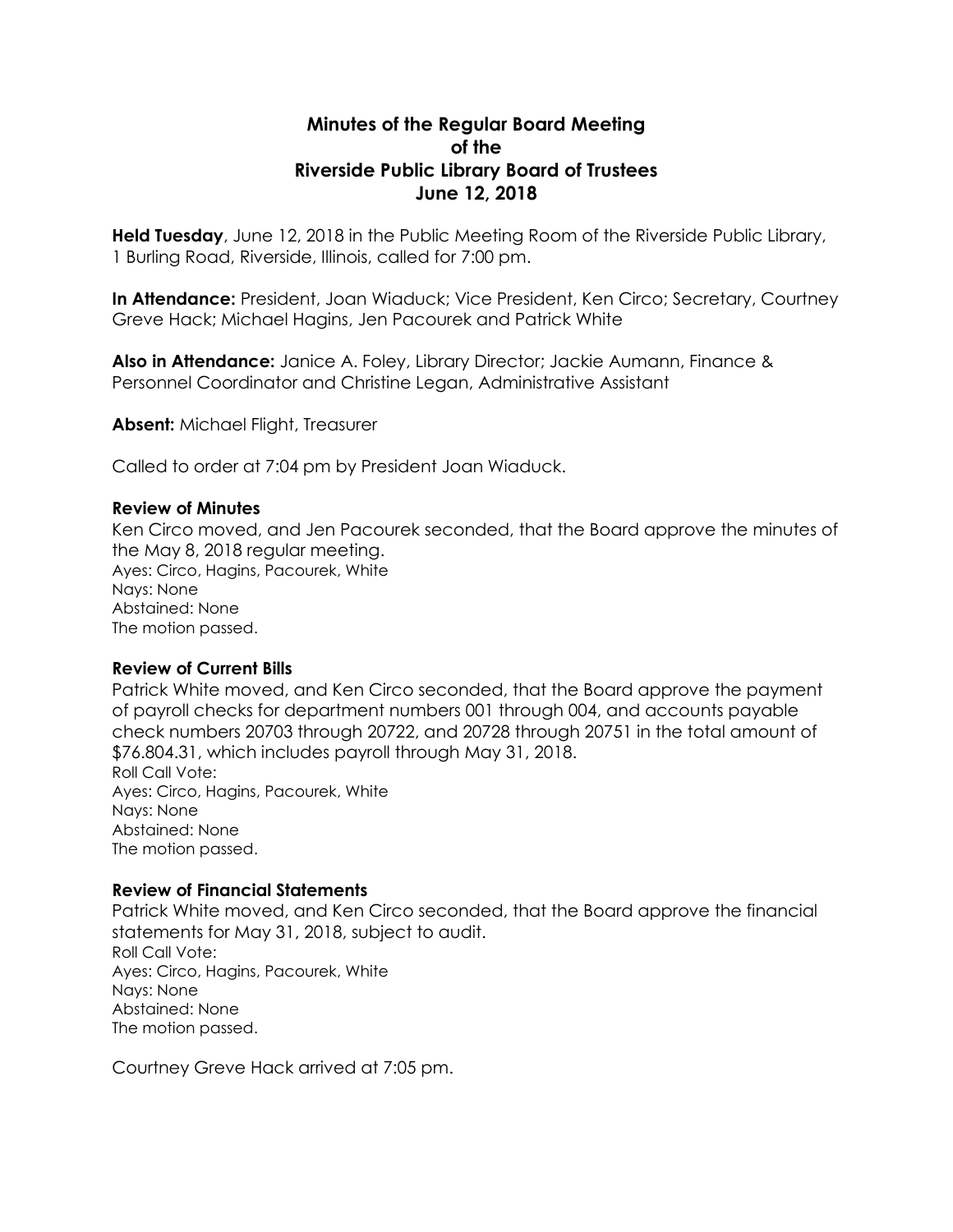## **Committee Reports**

## *Finance*

Jackie Aumann informed the Board that the funds transfer from the Library Gift Fund into the newly created Lower Level Renovation Fund was completed and a new financial statement is included in the Board packet.

Joan Wiaduck and Courtney Greve Hack commended Jackie Aumann for her work towards achieving a successful audit.

## *Policy & Bylaws—Library Incident May 24*

The Library Director informed the Board that she received a letter from Thomas Weitzel, Riverside Chief of Police. He thanked the Library staff for assisting the police department in their efforts to arrest a convicted child sex offender who was using library computers for illegal activity on May 24. In order to take a strong stance against the predator, Patrick White urged the Library Director, Joan Wiaduck and the Board to write letters to the Cook County State's Attorney requesting that the Library be subpoenaed to appear in court. Patrick White offered to testify as a representative of the Board.

## *Policy & Bylaws—Public Meeting Room Policy*

Jen Pacourek moved, and Courtney Greve Hack seconded, that the Board approve the Public Meeting Room Policy as presented. Ayes: Circo, Greve Hack, Hagins, Pacourek, White Nays: None Abstained: None The motion passed.

## *Technology*

Michael Hagins advised the Board that he has not yet met with committee members, but that additional measures are being put into place to curtail Internet violations. Two new security cameras were installed outside of the Quiet Reading Room. These can be monitored from the computers at the IS desk, Sharon Shroyer's desk and the Library Director's desk. The IS desk will be moved from the Great Room to the atrium so that the staff can oversee computer use.

Sharon Shroyer contacted the reservation software company's tech support to enable nonresidents to log in with their home library card, rather than a guest pass, so that we have a record of who is using the computers. However, there would be no way to limit nonresidents' usage to ninety minutes as is our current policy. At this time, we are continuing to issue guest passes, but we are requiring nonresidents to present an ID when using the computers.

The Board discussed the possibility of filtering Internet sites, but the Library Director stated that we cannot restrict access. When patrons log in, they are agreeing to our Internet Acceptable Use Policy. Courtney Greve Hack suggested that the Library release a public statement explaining that we are taking active measures to prevent violations of Library policy.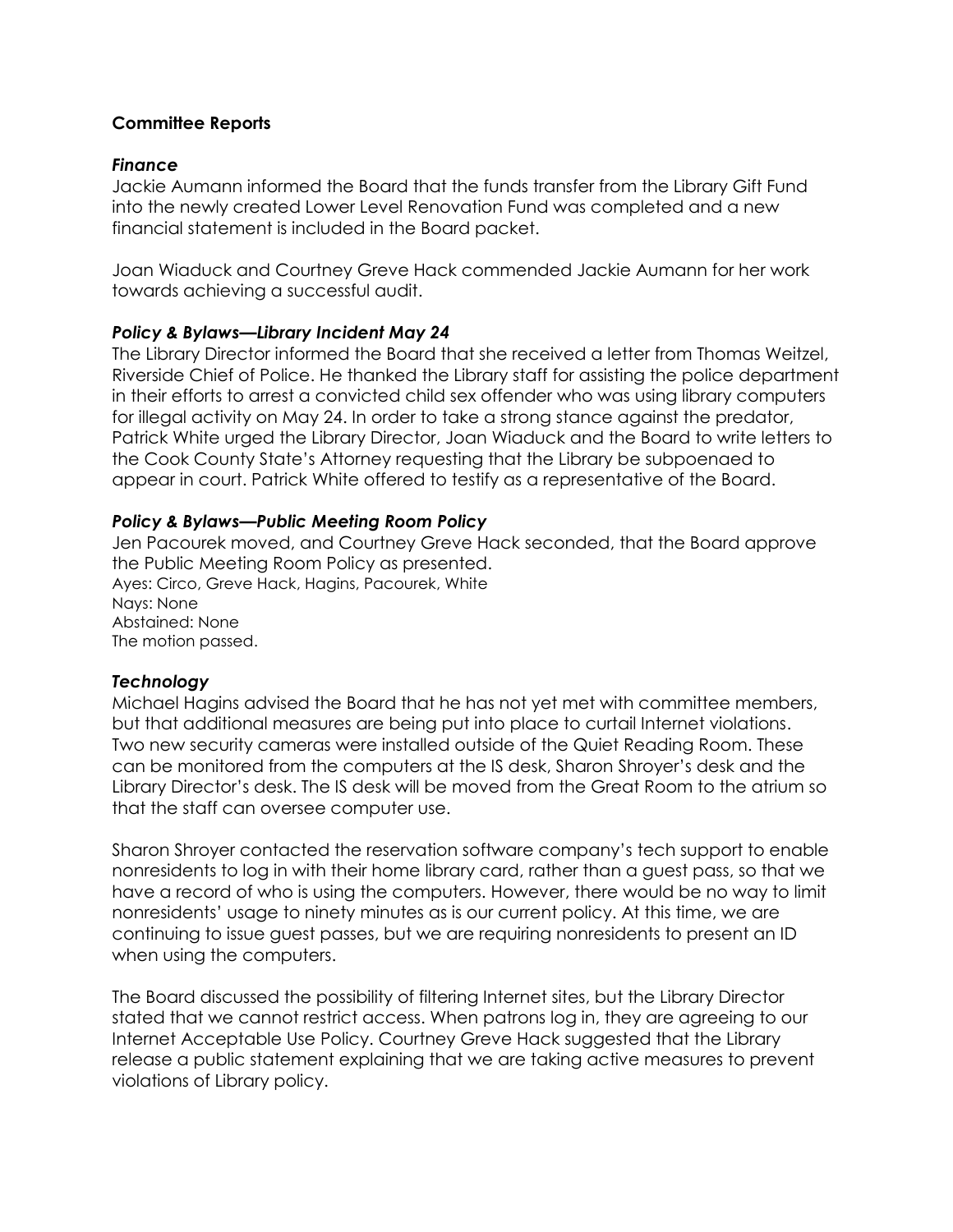Michael Hagins commended Janice Foley and staff for their efforts involving the May 24 incident.

## *Special Projects – Lower Level Renovation Project*

Ken Circo informed the Board that he met with the Library Director to discuss phasing options and the cost estimate breakdown for each portion of the Lower Level Renovation Project. They concluded that phasing the project would be difficult because many aspects are interconnected and hinge upon the other, such as paint, lighting and new carpeting which would need to be completed all at once. The Board agreed, and decided that the Early Learners area should be the initial focus of the renovation since it is a closed-off space and it would have the most dramatic impact for the public.

The Board discussed the Village of Riverside's upcoming referendum and how that might affect the Library's efforts to fundraise for the Lower Level Renovation Project. Joan Wiaduck stated that she would reach out to Jessica Francis, Village Manager, and Ben Sells, Village President to clarify the Village's intent for the referendum as it pertains to the Library.

The Board discussed the construction of a thermometer board to display outside the Library to publicly mark progress towards the Lower Lever Renovation fundraising goals.

The Board discussed displaying a cut-out board of Dewey for photo ops and to promote the Lower Level Renovation Project at Guthrie Park on July 4. Ken Circo offered to attempt the construction of the board.

## **Staff Reports**

The Board reviewed the staff reports. Ken Circo commented that the staff should be commended for their hard work.

## **Director's Report**

The Board reviewed the Library Director's report.

## **Announcements**

The Library Director informed the Board of a request by Dennis Gary to reserve the Library Great Room and Quiet Reading Room for Martine Gary's memorial on Sunday, July 8, 2018 from 1-3 pm. This would be an after-hours event for 60-70 people at the standard cost of \$300 for the use of the rooms and \$100/hour, totaling \$500. Jen Pacourek moved, and Ken Circo seconded, that the Board approve the afterhours event on July 8, 2018 for a \$500 fee. Roll Call Vote: Ayes: Circo, Greve Hack, Hagins, Pacourek, White Nays: None Abstained: None The motion passed.

The Library Director reported that she will send out an email for volunteers to sign up for the 4<sup>th</sup> of July parade and the table in Guthrie Park. She also reported that Michael